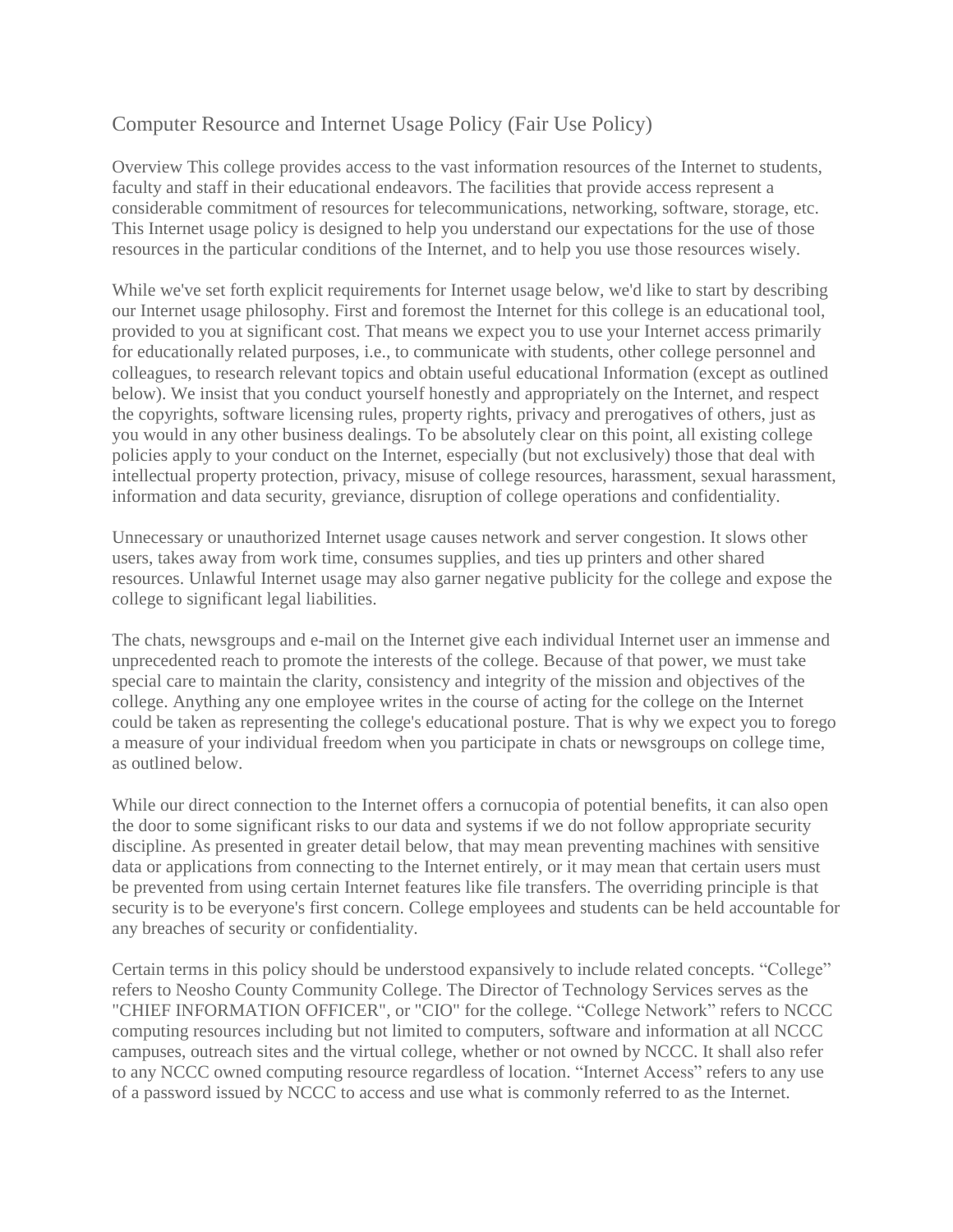"Document" covers just about any kind of file that can be read on a computer screen as if it were a printed page, including the so-called HTML files read in an Internet browser, any file meant to be accessed by a word processing or desktop publishing program or its viewer, or the files prepared for the Adobe Acrobat reader and other electronic publishing tools. "Graphics" Includes photographs, pictures, animations, movies, or drawings. "Display" includes monitors, flat-panel active or passive matrix displays, monochrome or color LCDs, projectors, televisions and virtual-reality tools.

## **DETAILED INTERNET POLICY PROVISIONS**

## **A) General**

1. NCCC shall have the right to review all files and records and the right to periodically monitor, audit or review network, workstation, Internet and e-mail use on the college network. No employee, student or patron should have any expectation of privacy as to Internet access. Our Technology Services department may review Internet activity and analyze usage patterns, and may choose to perform detailed analysis of the data to assure that the college network and Internet access are devoted to maintaining the highest levels of productivity.

2. Users are prohibited from accessing content that is considered to be pornographic in nature or sites that facilitate social networking determined to be sexually explicit. The NCCC network is actively monitored for inappropriate content and anyone found in violation of these polices is subject to loss of internet privileges and/or removal from the facility. Additionally, sexually explicit or other potentially offensive material may not be archived, stored, distributed, edited or recorded using the college network unless directly related to the user's job or the college's educational activities. It is recognized and understood that access to sexually explicit or other potentially offensive material may be required in pursuit of the individual faculty member's responsibilities. It is further understood that said use of the college network, standing alone, should not invoke disciplinary or other punitive measures except for loss of Internet rights and privileges.

3. It is a violation of college policy to store any document or graphic file using our college network that is not directly related to the user's job or the college's educational activities.

4. The college uses independently supplied software and data to identify Inappropriate or sexually explicit Internet sites. We may block access from within the college network to all such sites that we know of. If you find the college network connected incidentally to a site that contains sexually explicit or offensive material, you must disconnect from that site immediately, regardless of whether that site had been previously deemed acceptable by any screening or rating program.

5. This college network and Internet access must not be used to violate the laws and regulations of the United States or any other nation, or the laws and regulations of any state, city, province or other local jurisdiction in any material way. The college will cooperate with any legitimate law enforcement investigation activity, including production of Internet activity logs, computer network and Internet access information upon proper request.

6. Any software or files downloaded via the Internet into the college network become the property of the college. Any such files or software may be used only in ways that are consistent with their licenses or copyrights.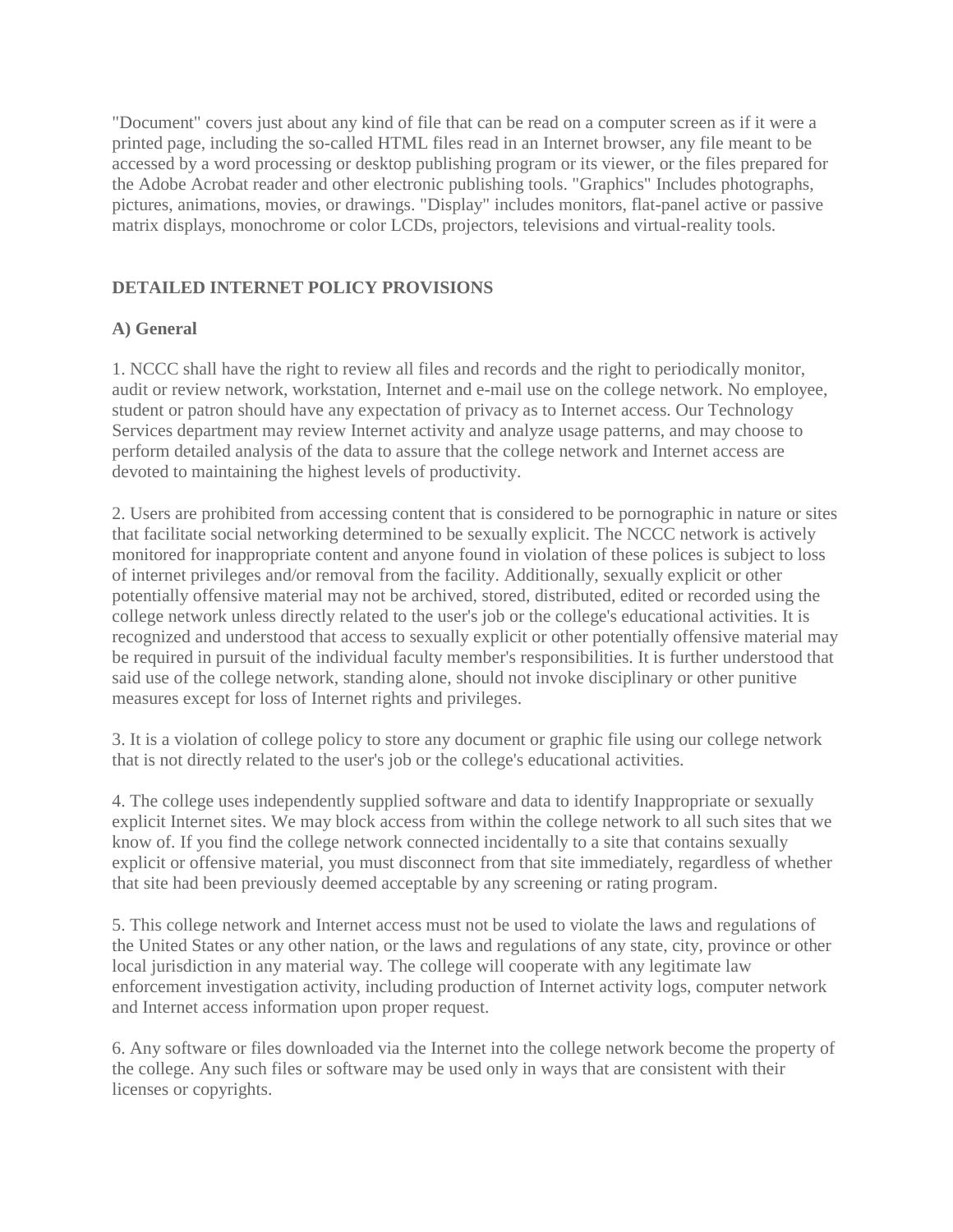7. No employee, student or patron may use the college network or Internet access to knowingly download or distribute pirated software or data.

8. No employee, student or patron may use the college network or Internet access to knowingly propagate any virus, worm Trojan horse, or trap-door program code.

9. No employee, student or patron may use the college network or Internet access to knowingly disable or overload any computer system or network, or to circumvent any system intended to protect the privacy or security of another user (commonly known as "hacking").

10. Each employee, student or patron using the college network shall identify himself or herself honestly, accurately and completely (including one's college affiliation and function where requested) when participating in chats or newsgroups, or when setting up accounts on outside computer systems.

11. Only those employees or officials who are authorized to speak to the media, to analysts or at public gatherings on behalf of the college may speak/write in the name of the college to any newsgroup or chat room. Other employees may participate in newsgroups or chats in the course of business when relevant to their duties, but they do so as individuals speaking only for themselves. Where an individual participant is identified as an employee or agent of this college, the employee must refrain from the unauthorized endorsement or appearance of endorsement by the college of any commercial product or service not sold or serviced by this college.

12. The college retains the copyright to any material posted to any forum, newsgroup, chat or World Wide Web page by any employee In the course of his or her duties.

13. Employees are reminded that chats and newsgroups are public forums where it is inappropriate to reveal confidential college information, student data, trade secrets, and any other material covered by existing college security policies and procedures. Chats and newsgroups for student and patron use through the college network are strictly limited to educational-related purposes. Chats, newsgroups and e-mail usage may be prohibited by individual departments unless specifically necessary for educationally related activities (i.e. online class chats, etc.).

14. Use of college network or Internet access or other means to commit infractions such as misuse of college assets or resources, sexual harassment, unauthorized public speaking and misappropriation of intellectual property are also prohibited by general college policy and will be governed by the relevant provisions of the Board Policy Handbook.

15. Employees may use the college network for non-educational research or browsing outside of regularly scheduled work hours, provided that all other usage policies are adhered to.

16. Employees using the college network or Internet access must take particular care to understand copyright, trademark, libel, slander and public speech control laws, so that our use of the Internet does not inadvertently violate any laws which might be enforceable against us.

17. Employees, students or patrons using the college network may download only software directly related to the user's job or the college's educational activities, and must arrange to have such software properly licensed and registered. Downloaded software must be used only under the terms of Its license.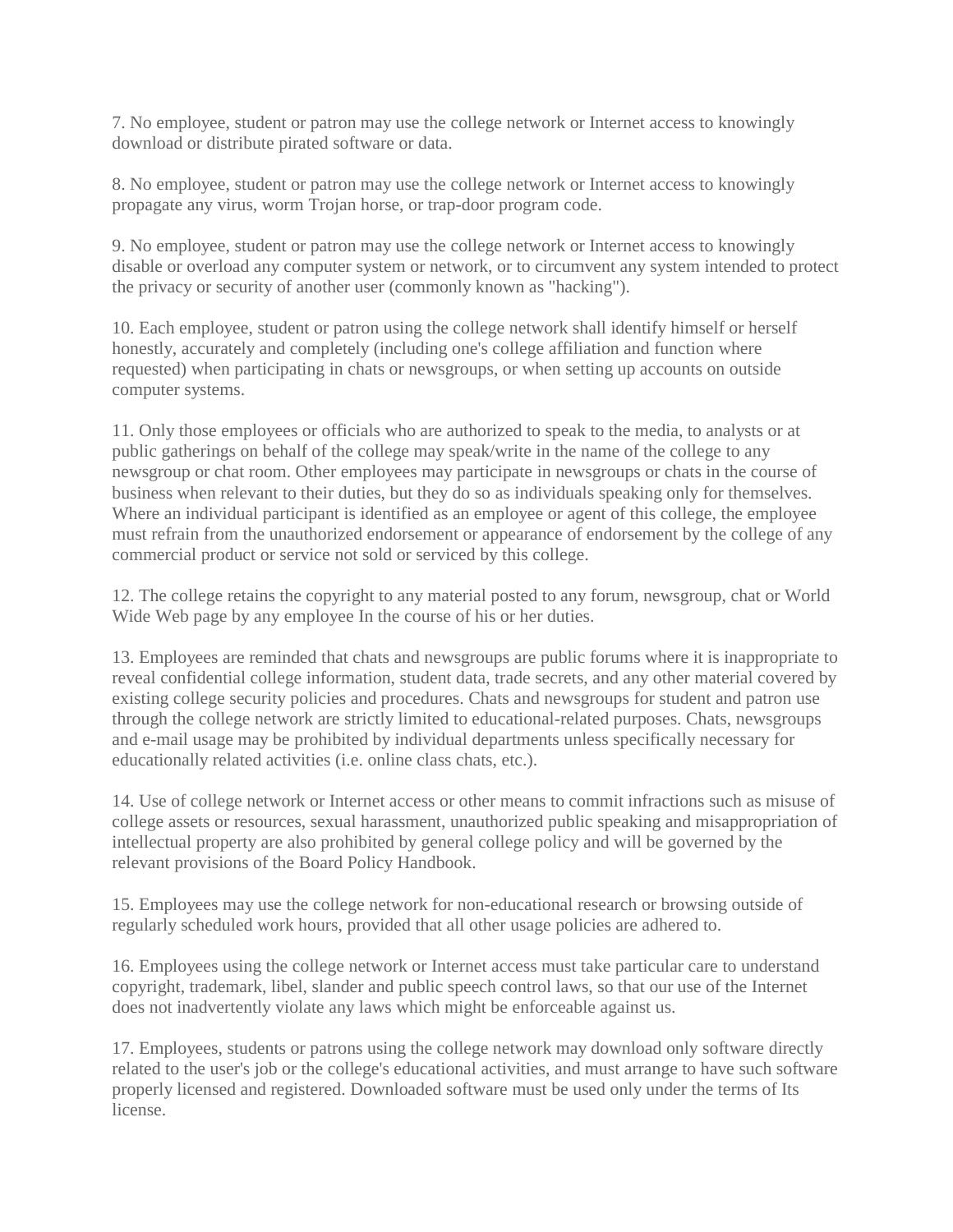18. Employees, students or patrons may not use the college network to knowingly download entertainment software or games, or to play games against opponents over the Internet unless the software is directly related to the college's educational activities.

19. Employees, students or patrons may not use the college network to knowingly download images or videos unless directly related to the user's Job or the college's educational activities.

20. Employees, students or patrons may not upload any software licensed to the college or data owned or licensed by the college without the express authorization of the Chief Information Officer.

21. Minor students and patrons (those under the age of 18) must sign the Internet Use Agreement for Minors, and have parental permission prior to use of college computers with Internet access.

#### **B) Email**

1. E-mail users at NCCC have a right to expect reasonable privacy of e-mail messages. This means that no one at NCCC is authorized to read another's e-mail except in one of the following three cases:

- By explicit permission of the e-mail's owner.
- By official request of law enforcement authorities or NCCC Internal Audit.
- In direct conjunction with required maintenance of the e-mail system or user workstation by Technology Services personnel, if it cannot be avoided.
- 2. The e-mail user must not indiscriminately broadcast messages (spamming).

3. Mailings to an entire population (i.e. NCCC All) should be done very seldom, and should be limited to items that are directly related to the work, business and/or mission of the college.

4. The email system should be used for work-related communications.

5. Do not use the email system in such a way that would disrupt the use of the system by others.

6. It is okay to stay logged into the email system in order to be notified immediately when new mail arrives. However, when you leave your work area, you should either logout or make sure your PC keyboard is locked in order to prevent unauthorized use of your account.

7. The e-mail user is responsible for exercising reasonable diligence in archiving or deleting unneeded messages from the inbox, sent items, and deleted items folders. Technology Services reserves the right to limit the size of all user e-mail resources.

#### **C) Technical**

1. User IDs and passwords help maintain Individual accountability for Internet access. Any employee, student or patron that obtains a password or ID for Internet access from the College must keep that password confidential. College policy prohibits the sharing of user IDs or passwords obtained for access to college network and Internet sites.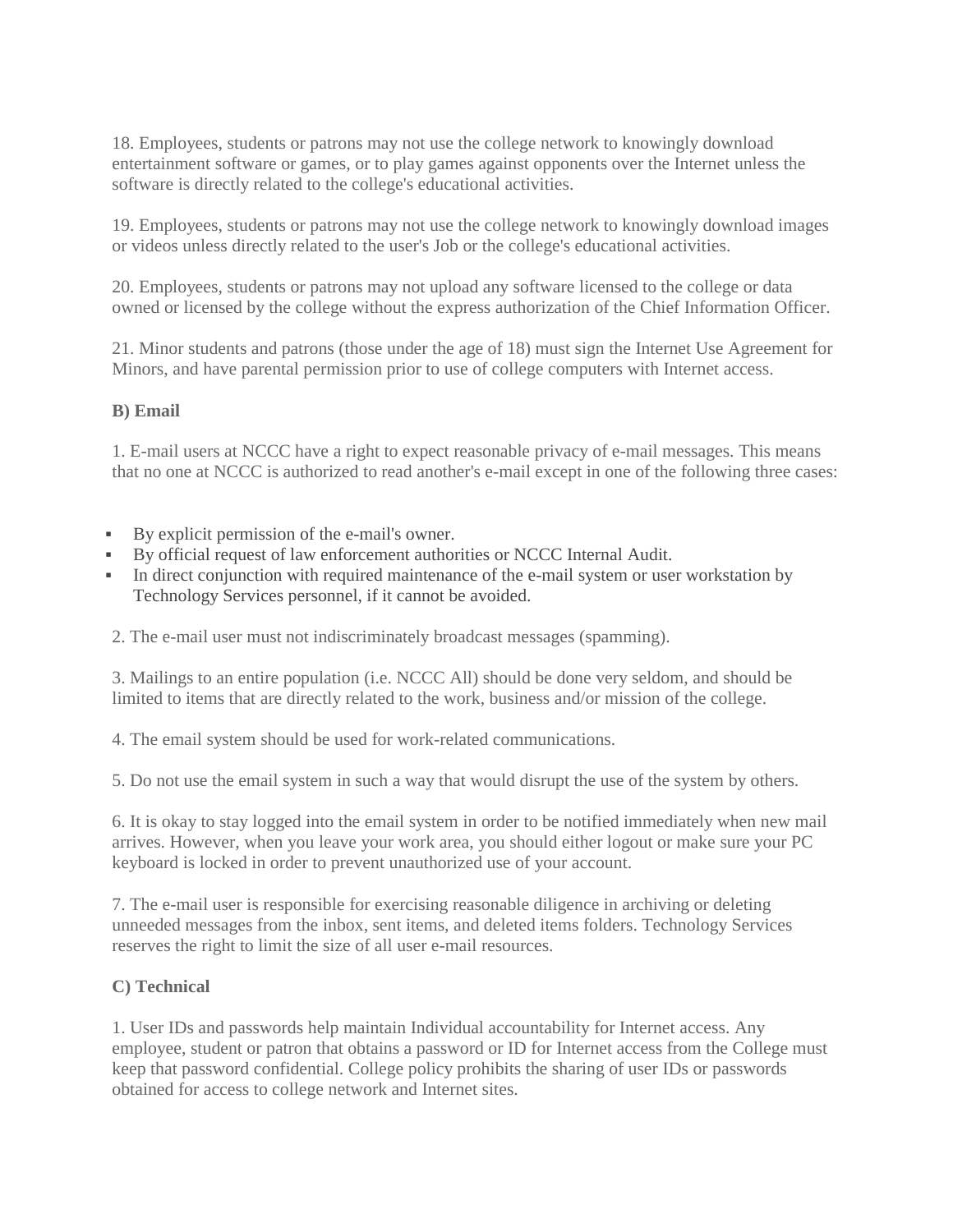2. Employees, students or patrons using the college network or Internet access should schedule communications-intensive operations such as large file transfers, video downloads, mass e-mailings and the like for off-peak times.

3. Any file that is downloaded to the college network must be scanned for viruses before it is run or accessed.

### **D) Security**

1. The College has installed an Internet firewall to assure the safety and security of the college's Networks. Any employee, student or patron that attempts to disable, defeat or circumvent any college security facility will be subject to disciplinary actions as outlined in college policy.

2. Files containing sensitive college data that are transferred in any way across the Internet must be encrypted,

3. Only those Internet services and functions with documented educational purposes for this college will be enabled at the Internet firewall.

4. Personnel access shall be limited to only the information required to perform a job (also referred to as "need to know").

5. The identity of all users on NCCC network shall be authenticated with a password and user-ID code; such that no user will be allowed to use the system without having been positively identified first. All user-ids shall be unique to individual assignees. Passwords shall be a minimum of 6 characters and be required to be changed automatically every 30 days, and should under no circumstance be shared with other individuals. In addition, no user should sign on and allow another individual to use that workstation without first signing off. Users should never leave a signed-on workstation unattended.

6. The work of all persons involved in on-line data input and output will be traceable to such individuals via data base record time stamp, and individual library.

7. Data Input and output operators shall be prohibited from working alone, unless authorized by their appropriate supervisor.

8. All PC hard disk drive should be backed up to diskette or tape on a regular basis. What determines "regular basis" will depend on the individual user and the level of data loss that particular users can accept. Primary users of each machine, to be determined by proximity, are responsible for the backup. If the PC is located in a lab, the applicable division chair (or delegate) will be responsible.

9. The Technology Services department (or delegate) will be responsible for the backup and recovery of all NCCC local area network (LAN) servers. Backup will be done to tape or diskette and will provide for adequate safety in the event of data loss. The Technology Services department will document specific LAN server backup and recovery procedures.

## **E) Software**

1. NCCC licenses the use of its computer software form a variety of outside companies. NCCC does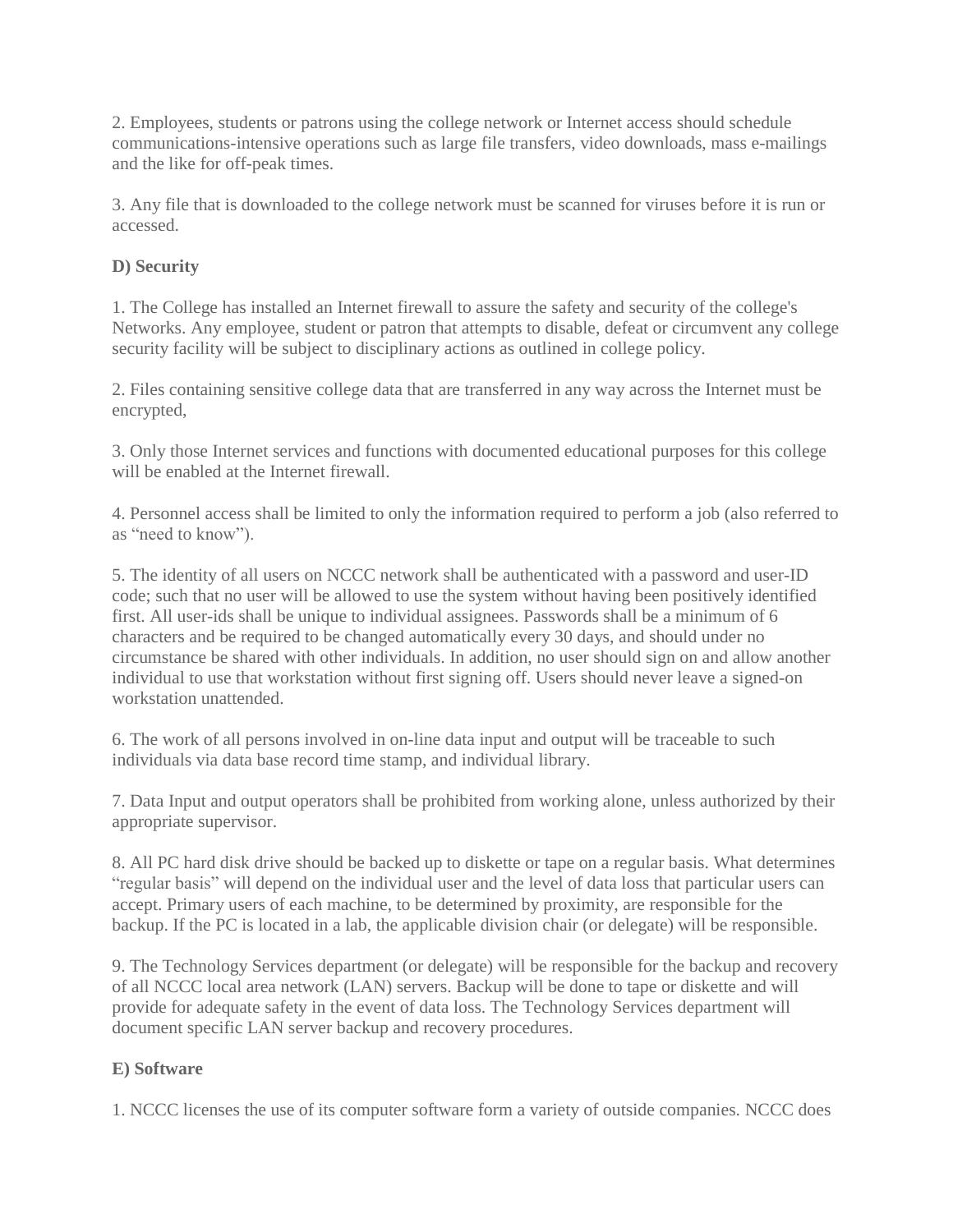not own this software or its related documentation and, unless authorized by the software developer, does not have the right to reproduce it.

2. With regard to use on local area network or on multiple machines, NCCC employees shall use the software only in accordance with the license agreement.

3. With regard to use of on-line computer services, NCCC employees and students shall use the software and access provided through NCCC only in accordance with licensing and use agreements with the service provider, and shall not utilize the service to violate the privacy of any other employee or students, or to obtain or release private or confidential information or records of NCCC, its employees or students.

4. NCCC employees or students learning of any misuse of software or on-line computer services at the college shall notify the Chief Information Officer.

5. NCCC reserves the right to remove any user from the college network or Internet access at any time.

6. NCCC employees learning of any misuse of software or related documentation within the college shall notify their immediate supervisor.

7. The Chief Information Officer shall be responsible to conduct software audits annually to insure compliance with board policy and the US Copyright Law. The Director shall have the right to immediately remove any illegally installed software in accordance with board policy.

8. It will be the responsibility of each PC user to maintain the appropriate software licenses for all software contained on the PC. During the annual software audit, the Technology Services department may require proof of license for any software package located on any machine. Primary users of licenses of multiple license agreement software are responsible for providing copies of licenses materials and documentation to other users, as well as documentation concerning distribution. Software without supported license documentation will be removed immediately from the machine as per board policy.

9. The Technology Services department will be responsible for maintaining license materials for all software contained on the NCCC LAN servers as well as the AS400 network. License materials will be inventoried and stored as per the Technology Services standard manual.

## **F) Copyright Information**

Adapted from "Using Software: A Guide to the Ethical and Legal Use of Software for Members of the Academic Community" issued by EDUCOM and ADAPSO, 1992

Respect for intellectual labor and creativity is vital to academic discourse and enterprise. This principle applies to works of all authors and publishers in all media. It encompasses respect for the right to acknowledgment, right to privacy, and right to determine the form, manner, and terms of publication and distribution. Because electronic information is volatile and easily reproduced, respect for the work and personal expression of others is especially critical in computer environments. Violations of authorial integrity, including plagiarism, invasion of privacy, unauthorized access, and trade secret and copyright violations, may be grounds for sanctions against members of the academic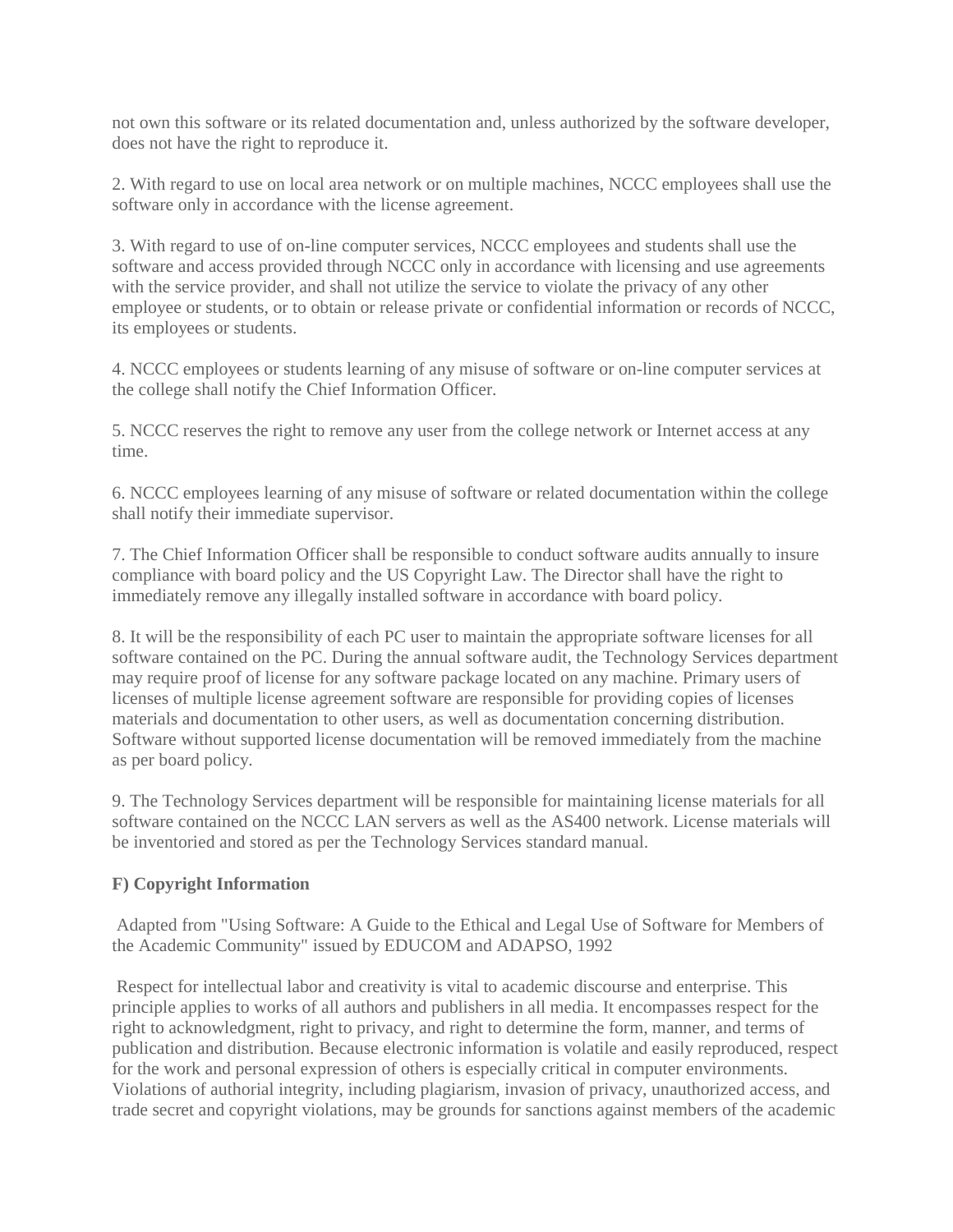#### community.

Here are some relevant facts:

- 1. Unauthorized copying of software is illegal. Copyright law protects software authors and publishers, just as patent law protects inventors.
- 2. Unauthorized copying of software by individuals can harm the entire academic community. If unauthorized copying proliferates on a campus, the institution may incur a legal liability. Also, the institution may find it more difficult to negotiate agreements that would make software more widely and less expensively available to members of the academic community.
- 3. Unauthorized copying of software can deprive developers of a fair return for their work, increase prices, reduce the level of future support and enhancement, and inhibit the development of new software products.
- 4. Respect for the intellectual work and property of others has traditionally been essential to the mission of colleges and universities. As members of the academic community, we value the free exchange of ideas. Just as we do not tolerate plagiarism, we do not condone the unauthorized copying of software, including programs, applications, data bases and code.

#### **Classification Of Software:**

The restrictions and limitations regarding each classification are different.

#### **Commercial**

Commercial software represents the majority of software purchased from software publishers, commercial computer stores, etc. When you buy software, you are actually acquiring a license to use it, not own it. You acquire the license from the company that owns the copyright. The conditions and restrictions of the license agreement vary from program to program and should be read carefully. In general, commercial software licenses stipulate that:

- the software is covered by copyright,
- although one archival copy of the software can be made, the backup copy cannot be used except when the original package fails or is destroyed,
- modifications to the software are not allowed,
- decompiling (i.e. reverse engineering) of the program code is not allowed without the permission of the copyright holder.

#### **Shareware**

Shareware software is covered by copyright, as well. When you acquire software under a shareware arrangement, you are actually acquiring a license to use it, not own it. You acquire the license from the individual or company that owns the copyright. The conditions and restrictions of the license agreement vary from program to program and should be read carefully. The copyright holders for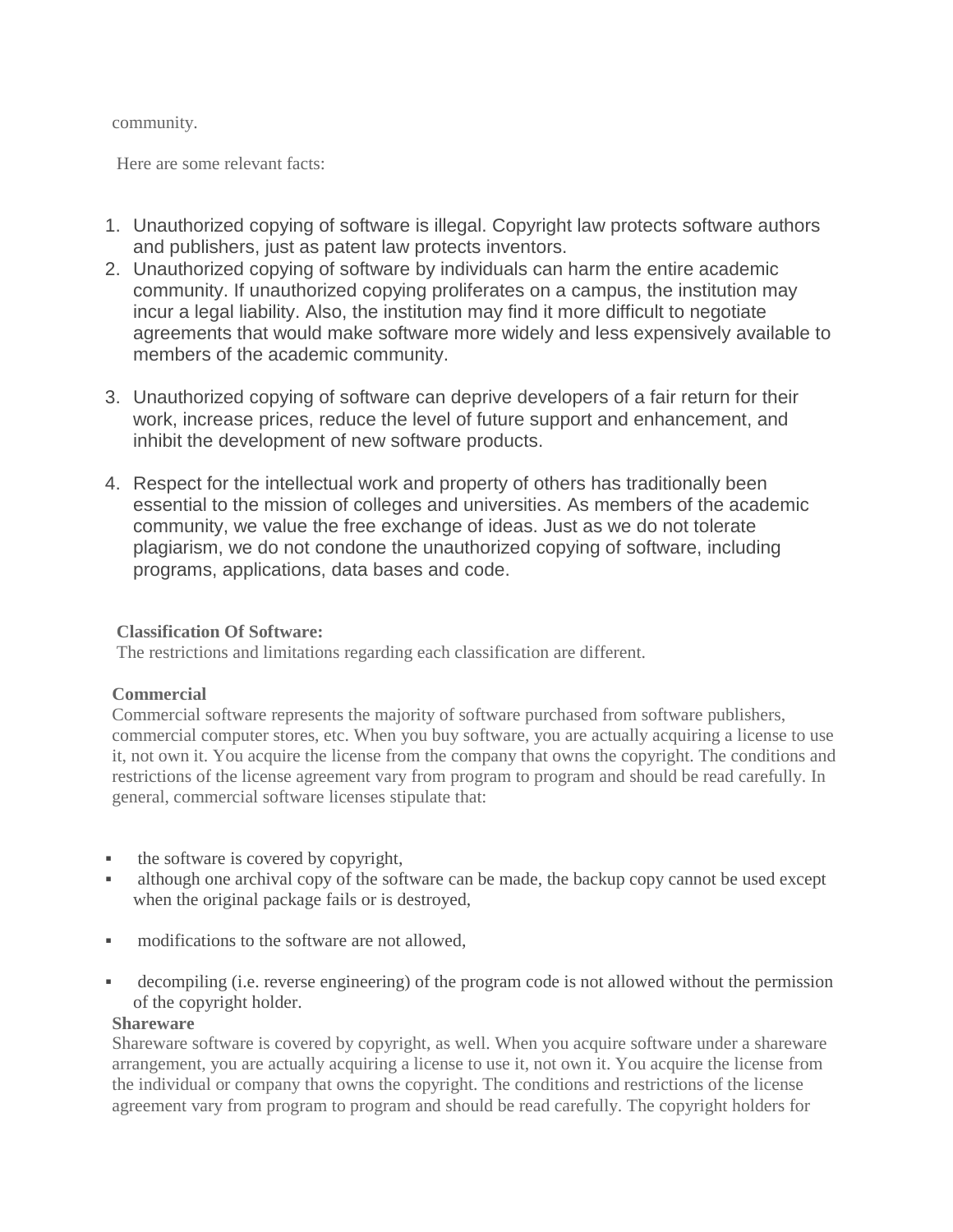Shareware allow purchasers to make and distribute copies of the software, but demand that if, after testing the software, you adopt it for use, you must pay for it. In general, shareware software licenses stipulate that

- the software is covered by copyright,
- although one archival copy of the software can be made, the backup copy cannot be used except when the original package fails or is destroyed,
- modifications to the software are not allowed.
- decompiling (i.e. reverse engineering) of the program code is not allowed without the permission of the copyright holder, and
- development of new works built upon the package(dervative works) is not allowed without the permission of the copyright holder. Selling software as Shareware is a marketing decision, it does not change the legal requirements with respect to copyright. That means that you can make a single archival copy, but you are obliged to pay for all copies adopted for use.

#### **Freeware**

Freeware also is covered by copyright and subject to the conditions defined by the holder of the copyright. The conditions for Freeware are in direct opposition to normal copyright restrictions. In general, Freeware software licenses stipulate that

- $\bullet$  the software is covered by copyright,
- copies of the software can be made for both archival and distribution purposes but that distribution cannot be for profit,
- modifications to the software is allowed and encouraged,
- decompiling (i.e reverse engineering) of the program code is allowed without the explicit permission of the copyright holder, and
- development of new works built upon the package (derivative works) is allowed and encouraged with the condition that derivative works must also be designated as Freeware. That means that you cannot take Freeware, modify or extend it, and then sell it as Commercial or Shareware software.

#### **Public Domain**

Public Domain software comes into being when the original copyright holder explicitly relinquishes all rights to the software. Since under current copyright law, all intellectual works (including software) are protected as soon as they are committed to a medium, for something to be Public Domain it must be clearly marked as such. Before March 1, 1989, it was assumed that intellectual works were NOT covered by copyright unless the copyright symbol and declaration appeared on the work. With the U.S. adherence to the Berne Convention this presumption has been reversed. Now all works assume copyright protection unless the Public Domain notification is stated. This means that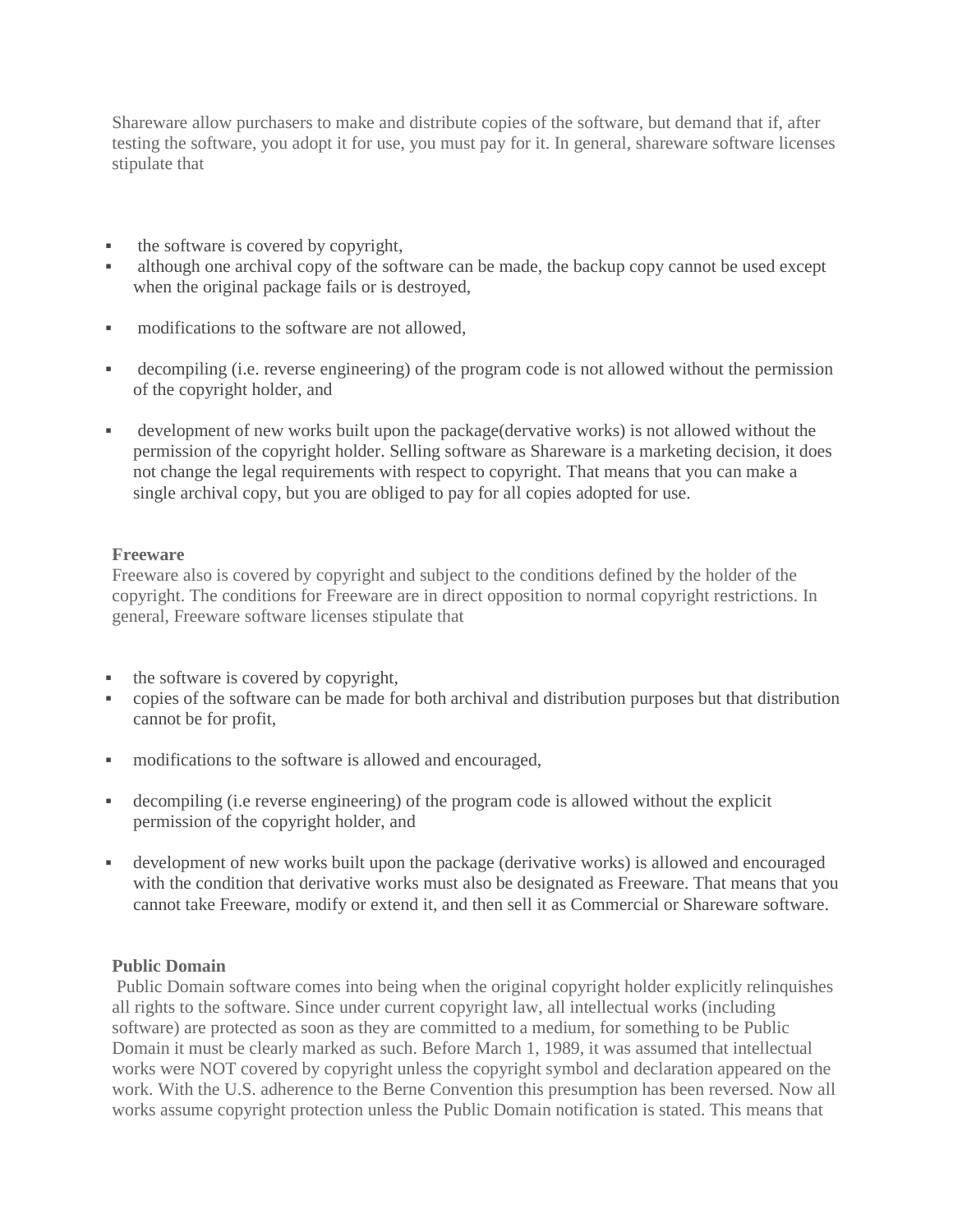for Public Domain software

- copyright rights have been relinquished,
- software copies can be made for both archival and distribution purposes with no restrictions as to distribution,
- modifications to the software are allowed,
- decompiling (i.e. reverse engineering) of the program code is allowed, and
- development of new works built upon the package (derivative works) is allowed without on the distribution or use of the derivative work.

## **Summary of Civil and Criminal Penalties for Violation of Federal Copyright Laws**

Copyright infringement is the act of exercising, without permission or legal authority, one or more of the exclusive rights granted to the copyright owner under section 106 of the Copyright Act (Title 17 of the United States Code). These rights include the right to reproduce or distribute a copyrighted work. In the file-sharing context, downloading or uploading substantial parts of a copyrighted work without authority constitutes an infringement.

Penalties for copyright infringement include civil and criminal penalties. In general, anyone found liable for civil copyright infringement may be ordered to pay either actual damages or "statutory" damages affixed at not less than \$750 and not more than \$30,000 per work infringed. For "willful" infringement, a court may award up to \$150,000 per work infringed. A court can, in its discretion, also assess costs and attorneys' fees. For details, see Title 17, United States Code, Sections 504, 505. Willful copyright infringement can also result in criminal penalties, including imprisonment of up to five years and fines of up to \$250,000 per offense.

For more information, please see the Web site of the U.S. Copyright Office at [www.copyright.gov,](http://www.copyright.gov/) especially their FAQ's at [www.copyright.gov/help/faq.](http://www.copyright.gov/help/faq)

#### **A Final Note**

Restrictions on the use of software are far from uniform. You should check carefully each piece of software and the accompanying documentation yourself

## **G) Violations**

Alleged violations of the above policy should be reported immediately to the Chief Information Officer. With probable cause, the Chief Information Officer will investigate each reported incident and submit findings to the appropriate administrator. The Chief Information Officer shall have the right to immediately terminate use of computer network and/or Internet access of any employee or student for violation of this policy. Appeals of terminated use of computer network and/or Internet access should be made to the chief academic officer or pursue other due process provisions as outlined in the Board of Trustees Policy Handbook. Violations may also subject the individual to additional disciplinary and/or legal action as provided for in the Board Policy Handbook or